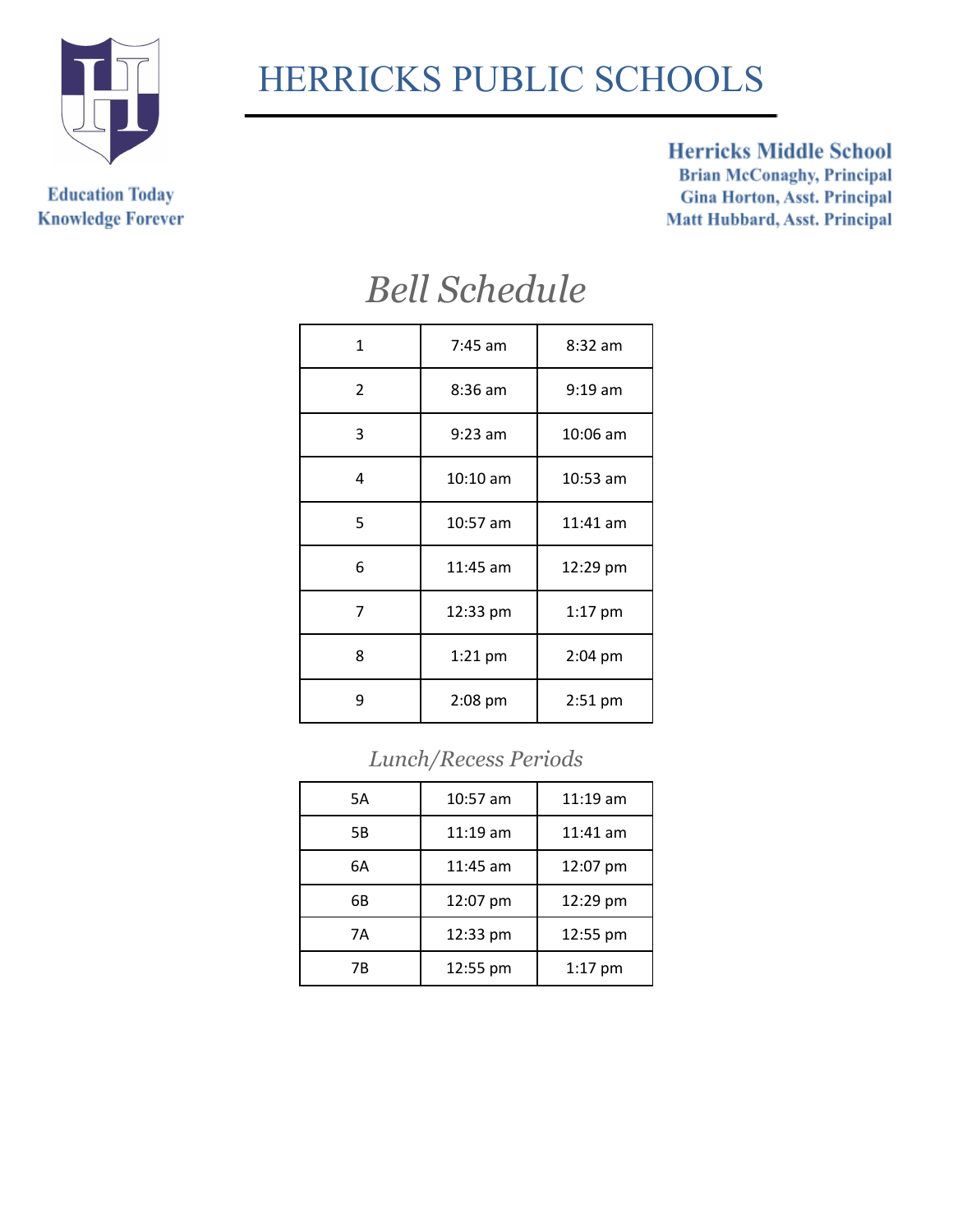

**Education Today** 

**Knowledge Forever** 

# HERRICKS PUBLIC SCHOOLS

#### **Herricks Middle School**

**Brian McConaghy, Principal Gina Horton, Asst. Principal** Matt Hubbard, Asst. Principal

| 1 | $8:45$ am  | $9:22$ am  | 37 mins |
|---|------------|------------|---------|
| 2 | $9:26$ am  | $9:59$ am  | 33 mins |
| 3 | $10:03$ am | $10:36$ am | 33 mins |
| 4 | 10:40 am   | $11:13$ am | 33 mins |
| 5 | $11:17$ am | 12:01 am   | 44 mins |
| 6 | 12:05 pm   | 12:49 pm   | 44 mins |
| 7 | 12:53 pm   | 1:37 pm    | 44 mins |
| 8 | 1:41 pm    | $2:14$ pm  | 33 mins |
| 9 | 2:18 pm    | 2:51 pm    | 33 mins |
|   |            |            |         |

## *One Hour Delayed Opening*

\* Bells will not ring on a delayed opening schedule